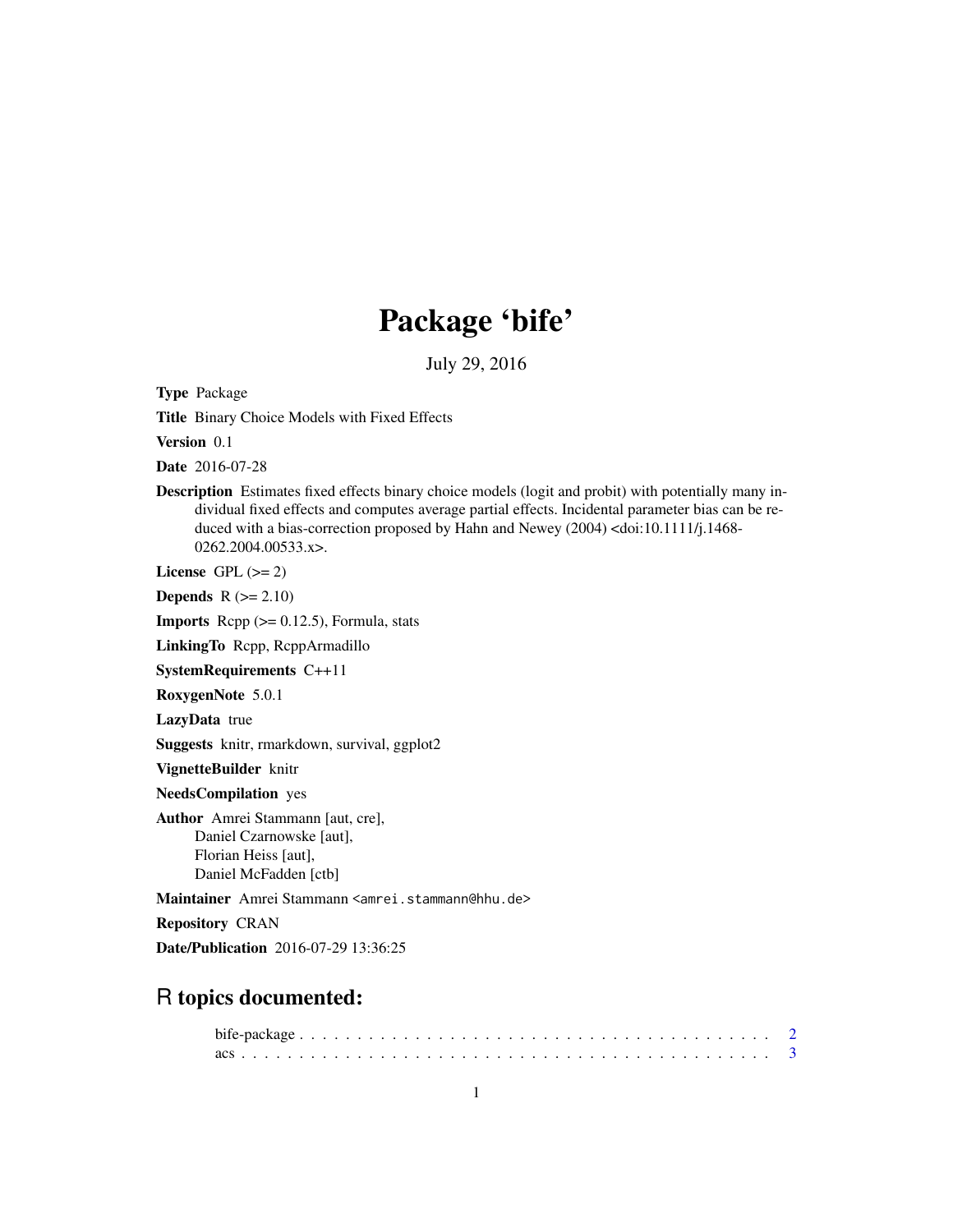# <span id="page-1-0"></span>2 bife-package

| Index |  |
|-------|--|

bife-package *Binary Choice Models with Fixed Effects*

# Description

Estimates fixed effects binary choice models (logit and probit) with potentially many individual fixed effects and computes average partial effects. Incidental parameter bias can be reduced with a bias-correction proposed by Hahn and Newey (2004) <doi:10.1111/j.1468-0262.2004.00533.x>.

#### Details

The DESCRIPTION file:

| Package:            | bife                                                                                                      |
|---------------------|-----------------------------------------------------------------------------------------------------------|
| Type:               | Package                                                                                                   |
| Title:              | Binary Choice Models with Fixed Effects                                                                   |
| Version:            | 0.1                                                                                                       |
| Date:               | 2016-07-28                                                                                                |
| Authors@R:          | $c(\text{person("Amrei", "Stammann", email = "amrei.stammann@hhu.de", role = c("aut", "cre"))$ , person(" |
| Description:        | Estimates fixed effects binary choice models (logit and probit) with potentially many individual fixed    |
| License:            | $GPL (= 2)$                                                                                               |
| Depends:            | $R (= 2.10)$                                                                                              |
| Imports:            | $\text{Rcpp}$ ( $\geq$ 0.12.5), Formula, stats                                                            |
| LinkingTo:          | Rcpp, RcppArmadillo                                                                                       |
| SystemRequirements: | $C_{++}11$                                                                                                |
| RoxygenNote:        | 5.0.1                                                                                                     |
| LazyData:           | true                                                                                                      |
| Suggests:           | knitr, rmarkdown, survival, ggplot2                                                                       |
| VignetteBuilder:    | knitr                                                                                                     |
| Author:             | Amrei Stammann [aut, cre], Daniel Czarnowske [aut], Florian Heiss [aut], Daniel McFadden [ctb]            |
| Maintainer:         | Amrei Stammann <amrei.stammann@hhu.de></amrei.stammann@hhu.de>                                            |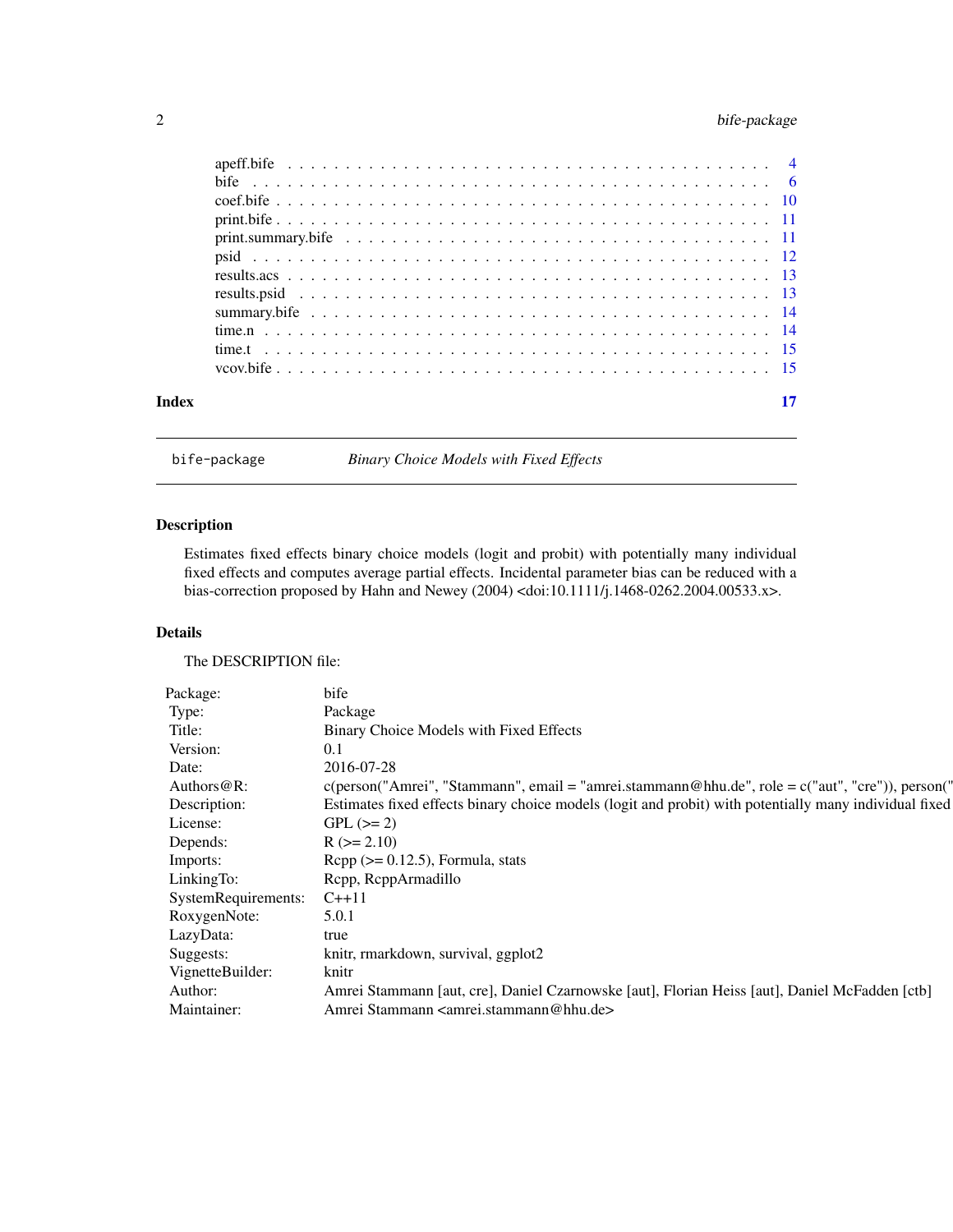Index of help topics:

| acs                | Female labor force participation - "American    |
|--------------------|-------------------------------------------------|
|                    | Community Survey (ACS PUMS 2014)"               |
| apeff.bife         | Average Partial Effects for Binary Choice       |
|                    | Models with Fixed Effects                       |
| bife               | Binary Choice Models with Fixed Effects         |
| bife-package       | Binary Choice Models with Fixed Effects         |
| coef.bife          | Extract Model Coefficients                      |
| print.bife         | Print 'bife'                                    |
| print.summary.bife | Print 'summary.bife'                            |
| psid               | Female labor force participation - "Panel Study |
|                    | of Income Dynamics"                             |
| results.acs        | Results "American Community Survey"             |
| results.psid       | Results "Panel Study of Income Dynamics"        |
| summary.bife       | Summarizing Binary Choice Models with Fixed     |
|                    | Effects                                         |
| time.n             | Computation time with varying N                 |
| time.t             | Computation time with varying T                 |
| vcov.bife          | Extract Covariance Matrix of Structural         |
|                    | Parameters                                      |

#### References

Hahn, J., and W. Newey (2004). "Jackknife and analytical bias reduction for nonlinear panel models." Econometrica 72(4), 1295-1319.

Stammann, A., F. Heiss, and D. McFadden (2016). "Estimating Fixed Effects Logit Models with Large Panel Data". Working paper.

acs *Female labor force participation - "American Community Survey (ACS PUMS 2014)"*

# Description

The sample is drawn from the American Community Survey (ACS PUMS 2014) were the panel structure is slightly different in comparison to the "classic" structure. Overall 662,775 married women in  $N = 51$  states were observed. Since each state is of different population size, this results in a highly unbalanced panel were the largest state consists of  $T_{max} = 74,752$  and the smallest of  $T_{min} = 855$  married women.

#### Usage

acs

<span id="page-2-0"></span> $\frac{1}{3}$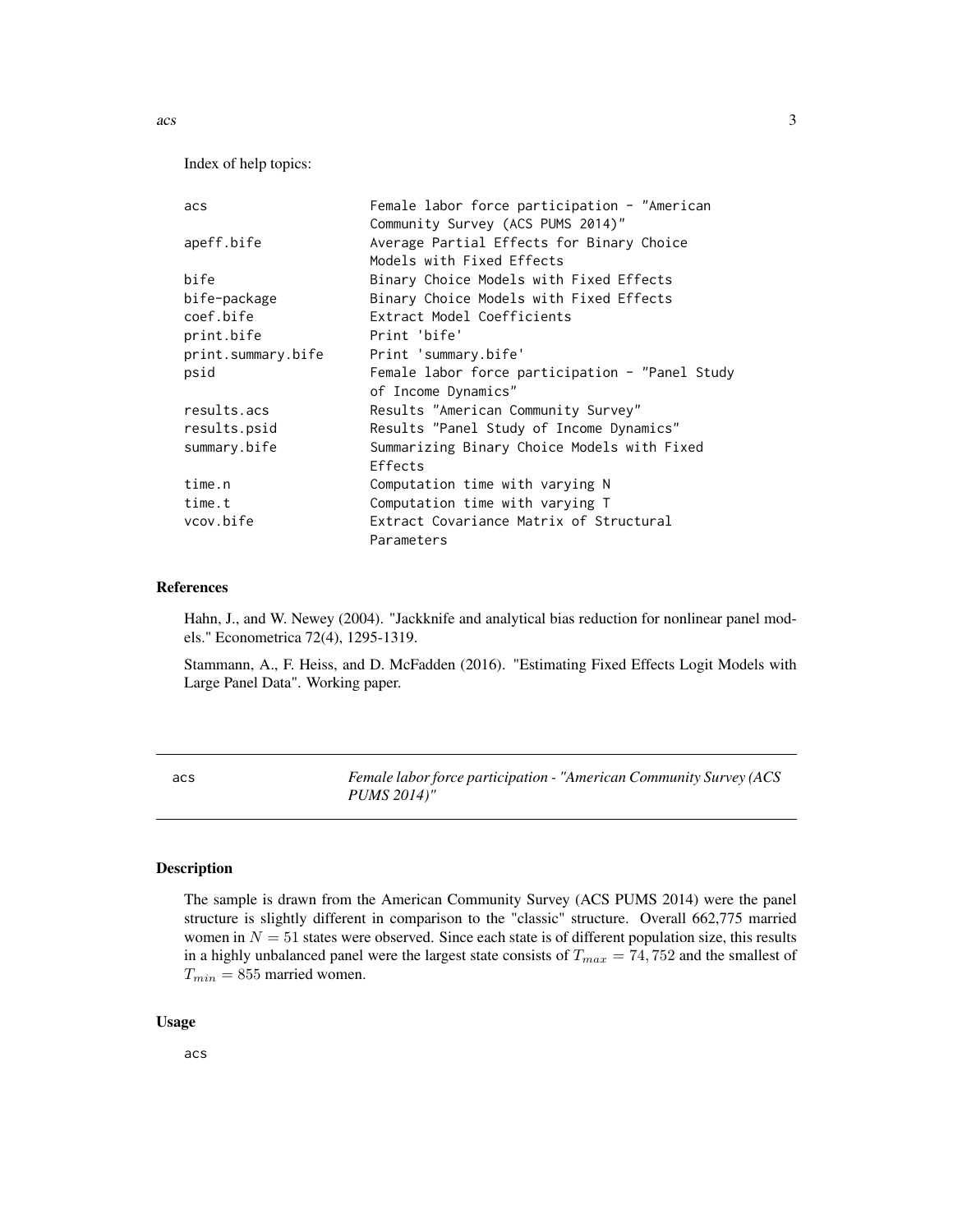# Format

A data frame with 662,775 rows:

ST state identifier

AGEP age of woman

FER indicates if a woman gave birth to a child within the past 12 months

PINCP total persons income

LFP labor force participation

# References

American Community Survey. <http://www.census.gov>.

# See Also

[bife](#page-5-1)

apeff.bife *Average Partial Effects for Binary Choice Models with Fixed Effects*

#### Description

apeff.bife is a function used to compute average partial effects for fixed effects binary choice models. It is able to compute bias-corrected average partial effects derived by Newey and Hahn (2004) to account for the incidental parameters bias.

# Usage

```
apeff.bife(mod, discrete, bias.corr = "semi", iter.demeaning = 100,
  tol.demeaning = 1e-05, iter.offset = 1000, tol.offset = 1e-05)
```
#### Arguments

| mod            | an object of class bife.                                                                                                                                                                                                                         |
|----------------|--------------------------------------------------------------------------------------------------------------------------------------------------------------------------------------------------------------------------------------------------|
| discrete       | a description of the variables that are discrete regressors. For aperthese this<br>has to be a character string naming the discrete regressors.                                                                                                  |
| bias.corr      | an optional string that specifies the type of the bias correction: semi, analytical,<br>jackknife. The value should be any of the values "semi", "ana", or "jack".<br>Default is "semi" (semi bias-correction). Details are given under Details. |
| iter.demeaning | an optional integer value that specifies the maximum number of iterations of the<br>demeaning algorithm. Default is 100. Details are given under Details.                                                                                        |
| tol.demeaning  | an optional number that specifies the tolerance level of the demeaning algorithm.<br>Default is 1e-5. Details are given under Details.                                                                                                           |

<span id="page-3-0"></span>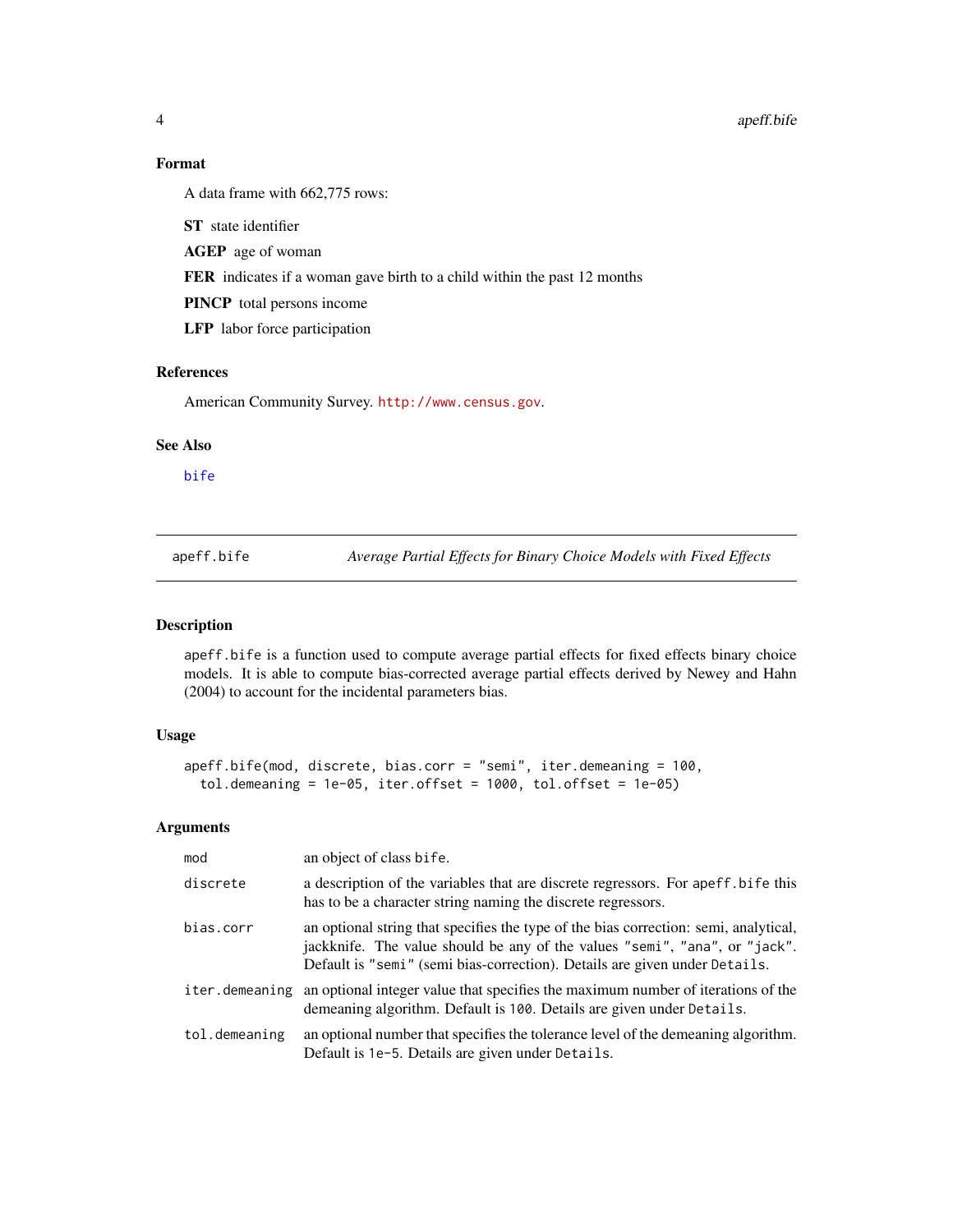#### <span id="page-4-0"></span>apeff.bife 5

| iter.offset | an optional integer value that specifies the maximum number of iterations of the<br>offset algorithm for the computation of bias-adjusted fixed effects. Default is<br>1000. Details are given under Details. |
|-------------|---------------------------------------------------------------------------------------------------------------------------------------------------------------------------------------------------------------|
| tol.offset  | an optional number that specifies the tolerance level of the offset algorithm for<br>the computation of bias-adjusted fixed effects. Default is 1e-5. Details are given<br>under Details.                     |

#### Details

The semi bias-corrected average partial effects are computed as usual partial effects with the biasadjusted fixed effects and the bias-corrected structural parameters depending on which bias-correction (analytical or jackknife) has been used in the previously conducted bife command, i.e. which kind of bias-corrected coefficients are stored in the object mod.

The analytical and jackknife bias-corrected average partial effects follow Newey and Hahn (2004). The jackknife bias-correction requires to repeatedly calling bife (IWLS demeaning algorithm) and to estimate the fixed effects model on a subset of the data where the t-th period is excluded. For further details consult the description of bife.

Note: Bias-corrected partial effects can be only returned if the object mod returns bias-corrected coefficients, i.e. if a bias-correction (analytical or jackknife) has been used in the previous bife command.

#### Value

An object of apeff.bife returns a named matrix with at least a first column "apeff" containing the uncorrected average partial effects of the structural variables. An optional second column "apeff.corrected" is returned containing the corrected average partial effects of the structural variables given the choosen bias-correction (semi, analytical, or jackknife).

#### Author(s)

Amrei Stammann, Daniel Czarnowske, Florian Heiss, Daniel McFadden

#### References

Hahn, J., and W. Newey (2004). "Jackknife and analytical bias reduction for nonlinear panel models." Econometrica 72(4), 1295-1319.

Stammann, A., F. Heiss, and D. McFadden (2016). "Estimating Fixed Effects Logit Models with Large Panel Data". Working paper.

#### See Also

[bife](#page-5-1)

### Examples

```
library("bife")
```

```
# Load 'psid' dataset
data.set <- psid
```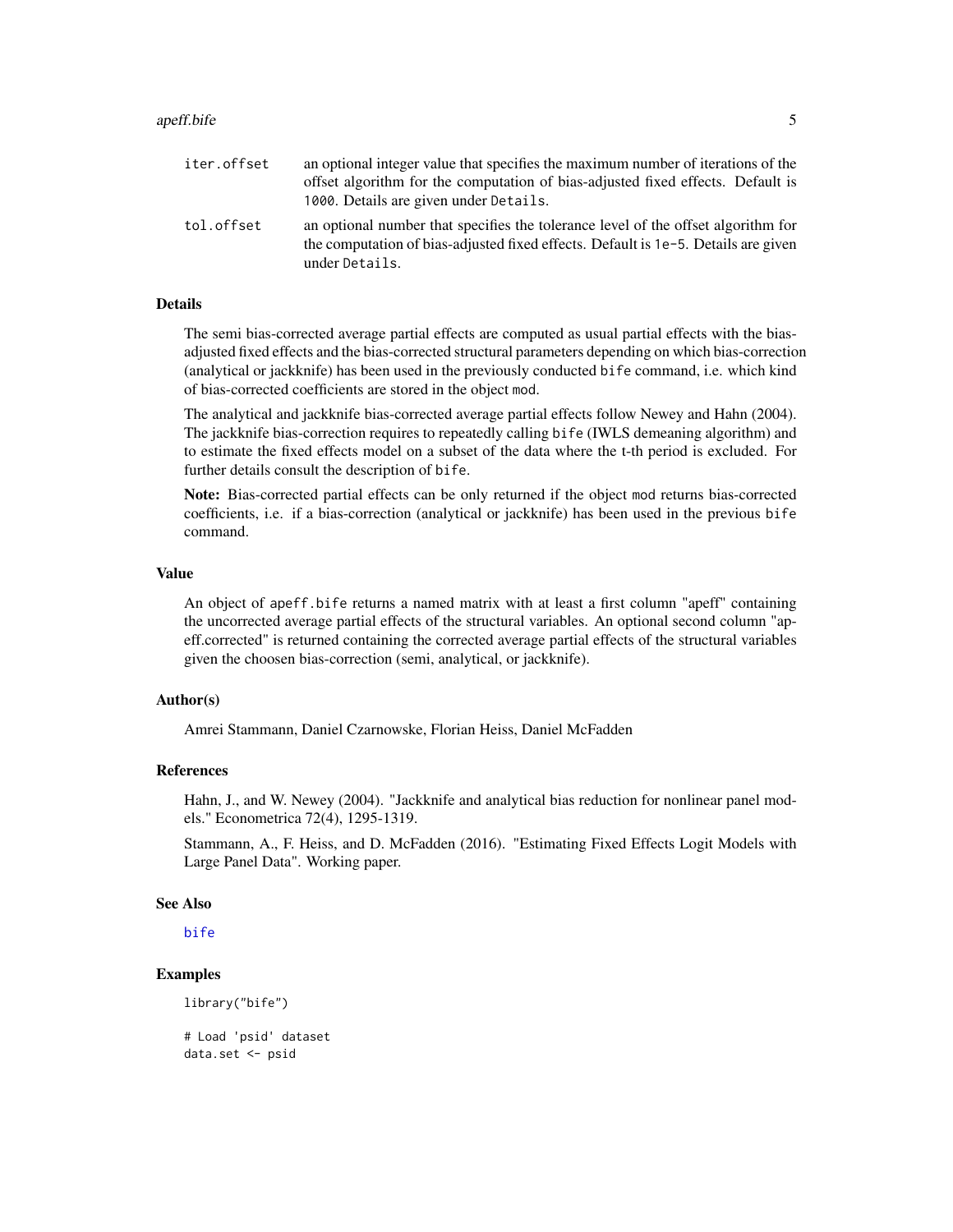```
head(data.set)
```

```
# Fixed effects logit model w/o bias-correction
mod.no <- bife(LFP ~ AGE + I(INCH / 1000) + KID1 + KID2 + KID3 | ID,
data = data.set, bias.corr = "no")# Compute uncorrected average partial effects for mod.no
# Note: bias.corr does not affect the result
apeff.bife(mod.no, discrete = c("KID1", "KID2", "KID3"))
# Fixed effects logit model with analytical bias-correction
mod.ana <- bife(LFP ~ AGE + I(INCH / 1000) + KID1 + KID2 + KID3 | ID,
data = data.set)# Compute semi-corrected average partial effects for mod.ana
apeff.bife(mod.ana, discrete = c("KID1", "KID2", "KID3"))
# Compute analytical bias-corrected average partial effects
# for mod.ana
apeff.bife(mod.ana, discrete = c("KID1", "KID2", "KID3"),
bias.corr = "ana")
```
<span id="page-5-1"></span>

bife *Binary Choice Models with Fixed Effects*

#### **Description**

bife is used to fit fixed effects binary choice models (logit and probit) based on an unconditional likelihood approach. It is tailored for the fast estimation of binary choice models with potentially many individual fixed effects. The large dummy variable trap is avoided by a special iteratively reweighted least squares demeaning algorithm (Stammann, Heiss, and McFadden, 2016). The incidental parameter bias occuring in panels with shorter time horizons can be reduced by analytic or jackknife bias-correction (Newey and Hahn, 2004). If no bias-correction is applied, the estimated coefficients will be identical to the ones obtained by glm. However, bife will compute faster than glm, if the model exhibits many fixed effects.

Remark: The term fixed effect is used in econometrician's sense of having a time-constant dummy for each individual. All other parameters in the model are referred to as structural parameters.

#### Usage

```
bife(formula, data = list(), beta.start = NULL, model = "logit",
 bias.corr = "ana", iter.demeaning = 100, tol.demeaning = 1e-05,
  iter.offset = 1000, tol.offset = 1e-05)
```
#### Arguments

formula an object of class "formula" (or one that can be coerced to that class): a symbolic description of the model to be fitted. formula must be of type  $y \, x | id$  where the id refers to an individual identifier.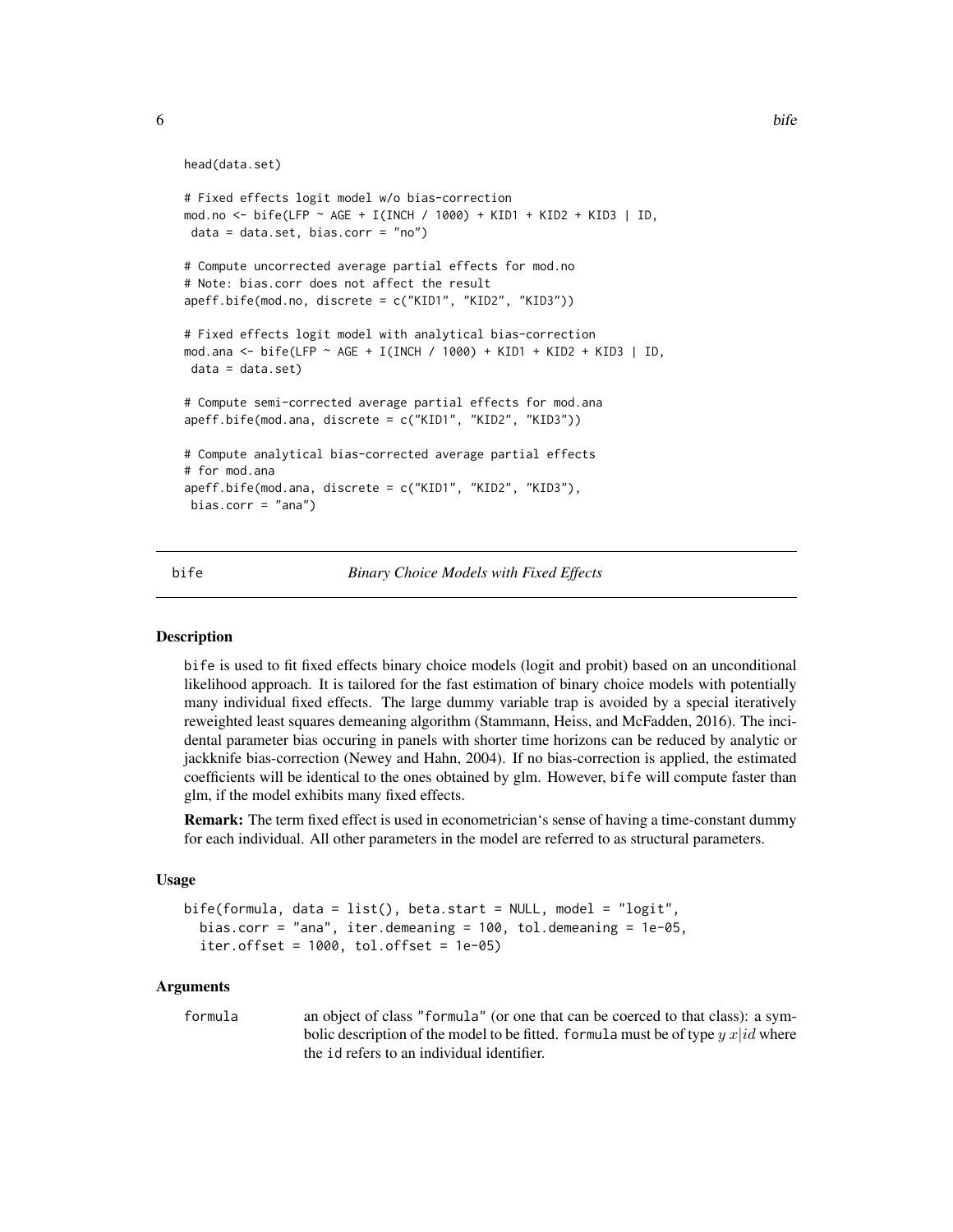| data           | an optional data frame, list or environment (or object coercible by as . data. frame<br>to a data frame) containing the variables in the model.                                                                                      |
|----------------|--------------------------------------------------------------------------------------------------------------------------------------------------------------------------------------------------------------------------------------|
| beta.start     | an optional vector of starting values used for the structural parameters in the<br>demeaning algorithm. Default is zero for all structural parameters.                                                                               |
| model          | the description of the error distribution and link function to be used in the model.<br>For bife this has to be a character string naming the model function. The value<br>should be any of "logit" or "probit". Default is "logit". |
| bias.corr      | an optional string that specifies the type of the bias-correction: no bias-correction,<br>analytical, jackknife. The value should be any of "no", "ana", or "jack". De-<br>fault is "ana" (analytical).                              |
| iter.demeaning | an optional integer value that specifies the maximum number of iterations of the<br>demeaning algorithm. Default is 100. Details are given under Details.                                                                            |
| tol.demeaning  | an optional number that specifies the tolerance level of the demeaning algorithm.<br>Default is 1e-5. Details are given under Details.                                                                                               |
| iter.offset    | an optional integer value that specifies the maximum number of iterations of the<br>offset algorithm for the computation of bias-adjusted fixed effects. Default is<br>1000. Details are given under Details.                        |
| tol.offset     | an optional number that specifies the tolerance level of the offset algorithm for<br>the computation of bias-adjusted fixed effects. Default is 1e-5. Details are given<br>under Details.                                            |
|                |                                                                                                                                                                                                                                      |

#### Details

A typical predictor has the form response terms id where response is the binary response vector (0-1 coded), terms is a series of terms which specifies a linear predictor for the response, and refers to an individual identifier. The linear predictor must not include any constant regressors due to the perfect collinearity with the fixed effects. Since individuals with a non-varying response do not contribute to the log likelihood they are dropped from the estimation procedure (unlike glm). The analytical and jackknife bias-correction follow Newey and Hahn (2004).

Details for iter.demeaning and tol.demeaning: A special iteratively reweighted least squares demeaning algorithm is used following Stammann, A., F. Heiss, and D. McFadden (2016). The stopping criterion is defined as  $||b(i) - b(i - 1)|| < tol.$ demeaning.

Details for iter.offset and tol.offset: The bias-adjusted fixed effects are computed via an iteratively reweighted least (IWLS) squares algorithm efficiently tailored to sparse data. The algorithm includes the bias-corrected structural parameters in the linear predictor during fitting. The stopping criterion in the IWLS algorithm is defined as  $any(|b(i) - b(i - 1)|/|b(i - 1)|) < tol.$ of f set.

#### Value

An object of class bife is a list containing the following components:

| a vector of the uncorrected structural parameters                        |
|--------------------------------------------------------------------------|
| a vector of the uncorrected fixed effects                                |
| a vector of the standard errors of the uncorrected structural parameters |
|                                                                          |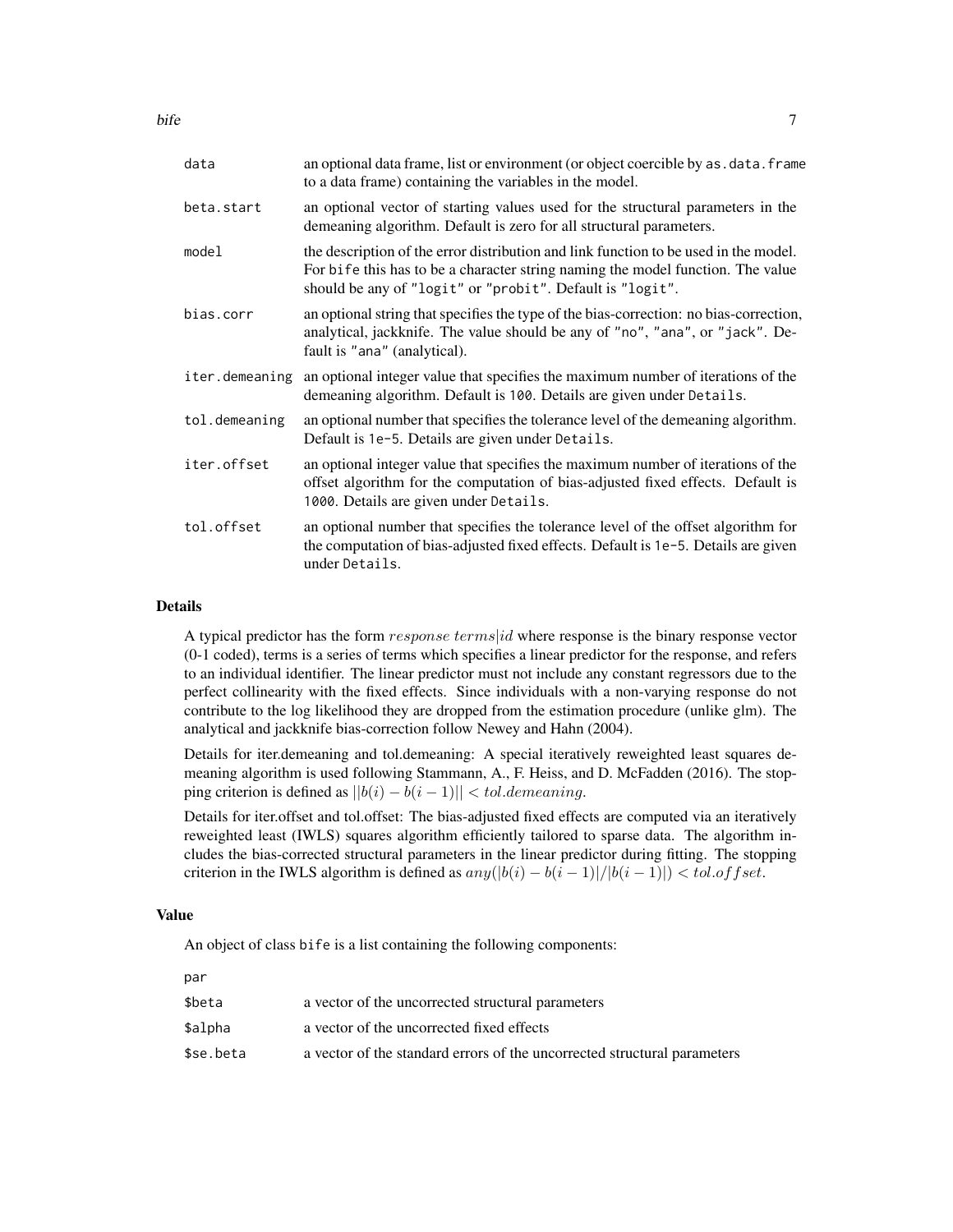| \$se.alpha                   | a vector of the standard errors of the uncorrected fixed effects                                       |
|------------------------------|--------------------------------------------------------------------------------------------------------|
| \$beta.vcoc                  | a matrix of the covariance matrix of the uncorrected structural parameters                             |
| \$avg.alpha                  | the average of the uncorrected fixed effects                                                           |
| par.corr                     |                                                                                                        |
| \$beta                       | a vector of the bias-corrected structural parameters                                                   |
| \$alpha                      | a vector of the bias-adjusted fixed effects                                                            |
| \$se.beta                    | a vector of the standard errors of the bias-corrected structural parameters                            |
| \$se.alpha                   | a vector of the standard errors of the bias-adjusted fixed effects                                     |
| \$beta.vcoc                  | a matrix of the covariance matrix of the bias-corrected structural parameters                          |
| \$avg.alpha                  | the average of the bias-adjusted fixed effects                                                         |
| logl.info                    |                                                                                                        |
| \$nobs                       | number of observations                                                                                 |
| \$df                         | degrees of freedom                                                                                     |
| \$loglik                     | the log likelihood value given the uncorrected parameters                                              |
| \$events<br>\$iter.demeaning | number of events                                                                                       |
|                              | the number of iterations of the demeaning algorithm                                                    |
| \$conv.demeaning             |                                                                                                        |
|                              | a logical value indicating convergence of the demeaning algorithm                                      |
| \$loklik.corr                | the log likelihood given the bias-corrected/-adjusted parameters                                       |
| \$iter.offset                | the number of iterations of the offset algorithm                                                       |
| \$conv.offset                | a logical value indicating convergence of the offset algorithm                                         |
| model.info                   |                                                                                                        |
| \$used.ids                   | a vector of the retained ids during fitting                                                            |
| \$у                          | the response vector given \$used.ids                                                                   |
| \$beta.start                 | a vector of used starting values                                                                       |
| \$Χ                          | the model matrix given \$used.ids                                                                      |
| \$id                         | a vector of the individual identifier given \$used.ids                                                 |
| \$t                          | a vector of the time identifier given \$used.ids                                                       |
| \$drop.pc                    | number of individuals dropped during fitting due to non-varying response (per-<br>fect classification) |
| \$drop.NA                    | number of individuals dropped due to missing values                                                    |
|                              | further objects passed to other methods in bife                                                        |

# Author(s)

Amrei Stammann, Daniel Czarnowske, Florian Heiss, Daniel McFadden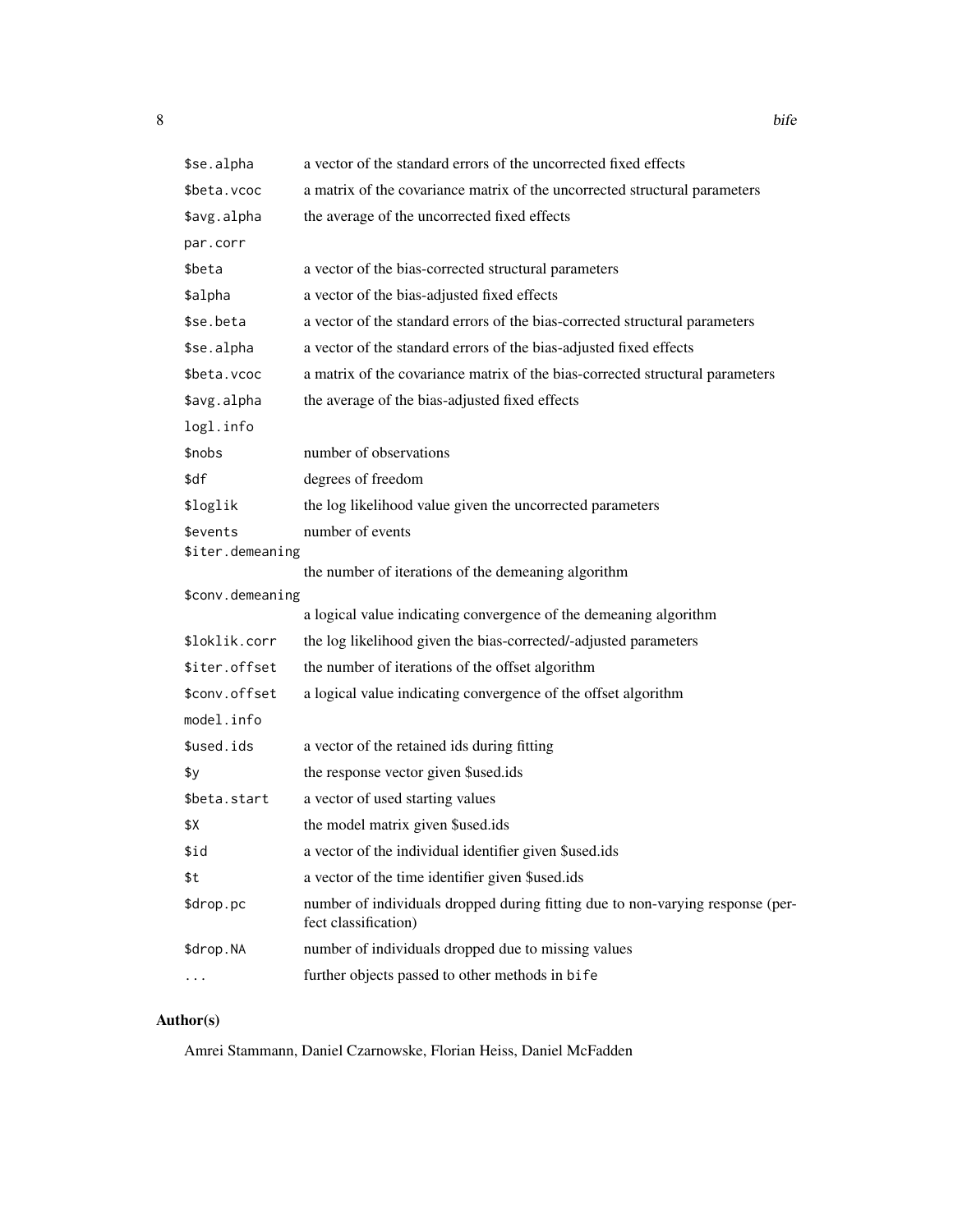References

Hahn, J., and W. Newey (2004). "Jackknife and analytical bias reduction for nonlinear panel models". Econometrica 72(4), 1295-1319.

Stammann, A., F. Heiss, and D. McFadden (2016). "Estimating Fixed Effects Logit Models with Large Panel Data". Working paper.

#### Examples

```
library("bife")
# Load 'psid' dataset
data.set <- psid
head(data.set)
# Fixed effects logit model w/o bias-correction
mod.no <- bife(LFP ~ AGE + I(INCH / 1000) + KID1 + KID2 + KID3 | ID,
data = data.set, bias.corr = "no")# Summary of uncorrected structural parameters only
summary(mod.no)
# Summary plus fixed effects
summary(mod.no, fixed = TRUE)
# Fixed effects logit model with analytical bias-correction
mod.ana <- bife(LFP ~ AGE + I(INCH / 1000) + KID1 + KID2 + KID3 | ID,
data = data.set)
# Summary of bias-corrected structural parameters only
summary(mod.ana)
# Summary of uncorrected structural parameters only
summary(mod.ana, corrected = FALSE)
# Summary of bias-corrected structural parameters plus -adjusted
# fixed effects
summary(mod.ana, fixed = TRUE)
# Extract bias-corrected structural parameters of mod.ana
beta.ana <- coef(mod.ana)
print(beta.ana)
# Extract bias-adjusted fixed effects of mod.ana
alpha.ana <- coef(mod.ana, fixed = TRUE)
print(alpha.ana)
# Extract uncorrected structural parameters of mod.ana
beta.no <- coef(mod.ana, corrected = FALSE)
print(beta.no)
```
# Extract covariance matrix of bias-corrected structural

bife the set of the set of the set of the set of the set of the set of the set of the set of the set of the set of the set of the set of the set of the set of the set of the set of the set of the set of the set of the set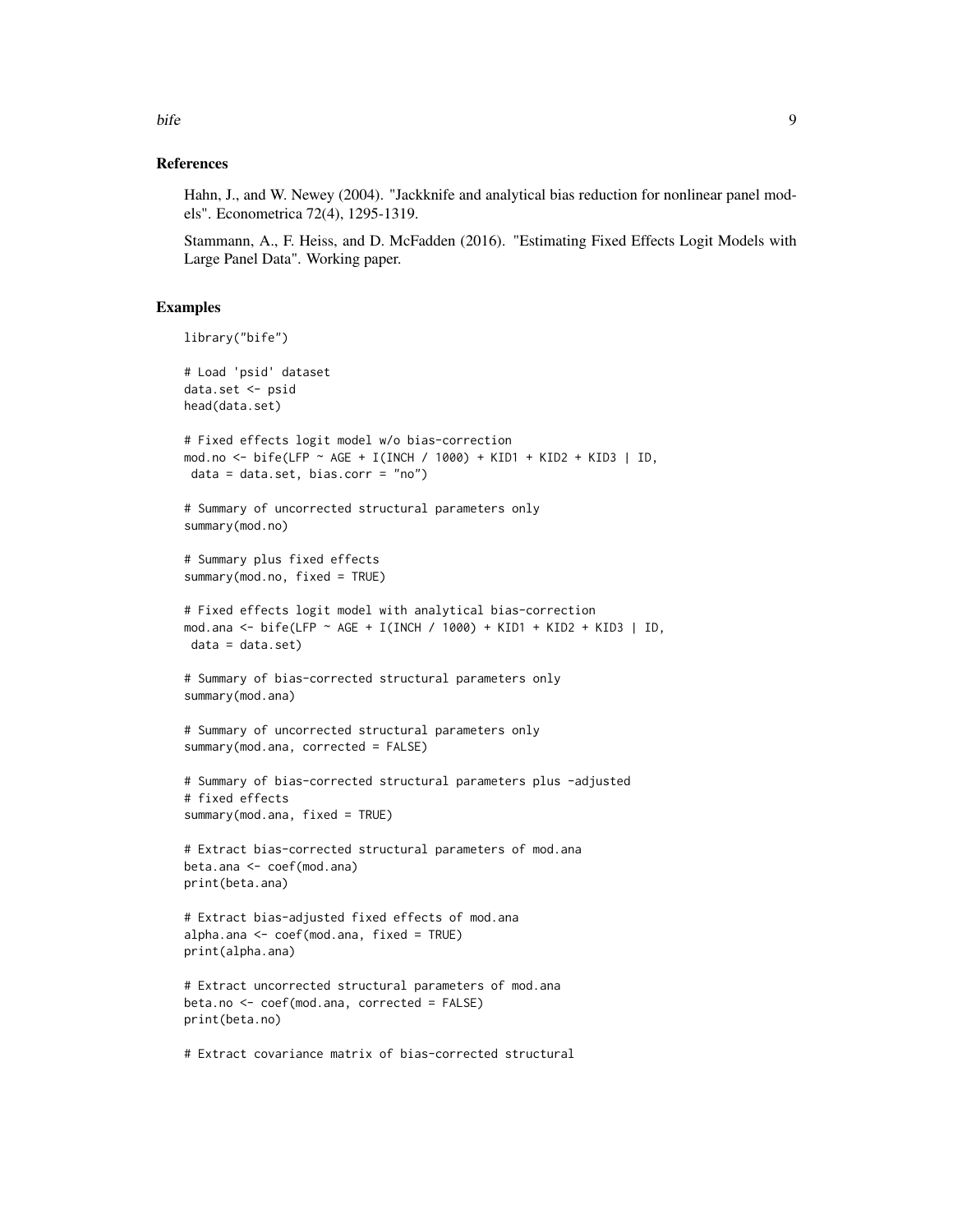#### <span id="page-9-0"></span>10 coef.bife

```
# parameters of mod.ana
vcov.ana <- vcov(mod.ana)
print(vcov.ana)
# Extract covariance matrix of uncorrected structural parameters
# of mod.ana
vcov.no <- vcov(mod.ana, corrected = FALSE)
print(vcov.no)
```
coef.bife *Extract Model Coefficients*

# Description

coef.bife is a generic function which extracts model coefficients from objects returned by bife.

# Usage

## S3 method for class 'bife' coef(object, corrected = TRUE, fixed = FALSE, ...)

#### Arguments

| object    | an object of class bife.                                                                                                                                   |
|-----------|------------------------------------------------------------------------------------------------------------------------------------------------------------|
| corrected | an optional logical flag that specifies whether bias-corrected or uncorrected co-<br>efficients are displayed. Default is TRUE (bias-corrected).           |
| fixed     | an optional logical flag that specifies whether the structural parameters or the<br>fixed effects are displayed. Default is FALSE (structural parameters). |
| $\ddotsc$ | other arguments                                                                                                                                            |

# Value

The function coef.bife returns a named vector of coefficients.

# Author(s)

Amrei Stammann, Daniel Czarnowske, Florian Heiss, Daniel McFadden

#### See Also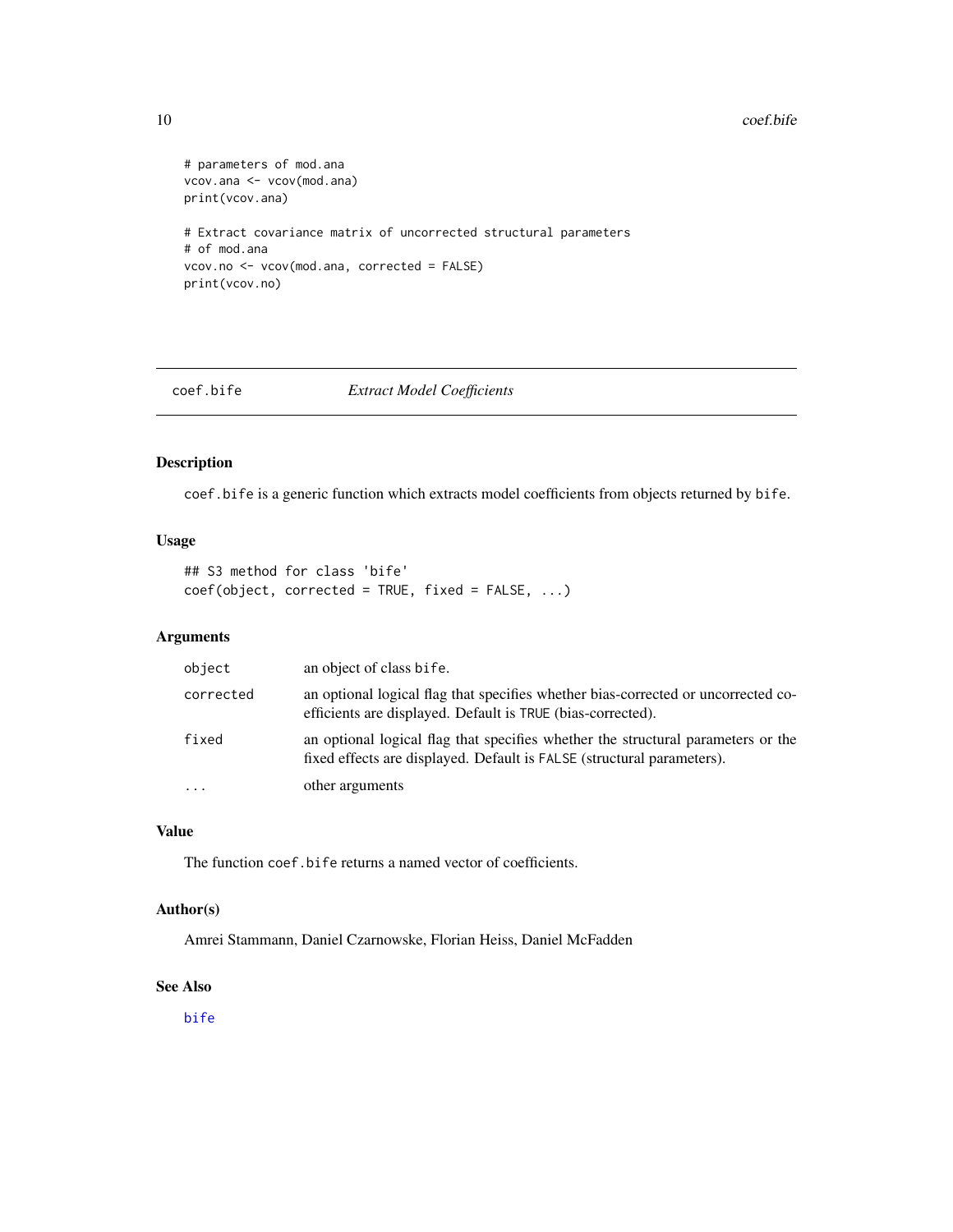<span id="page-10-0"></span>print.bife *Print* bife

#### Description

print.bife is a generic function which displays some minimal information from objects returned by bife.

## Usage

```
## S3 method for class 'bife'
print(x, digits = max(3, getOption("digits") - 3), ...)
```
#### Arguments

|                         | an object of class bife.                                                                        |
|-------------------------|-------------------------------------------------------------------------------------------------|
| digits                  | integer indicating the number of decimal places. Default is $max(3, getOption("digits") - 3)$ . |
| $\cdot$ $\cdot$ $\cdot$ | other arguments                                                                                 |

#### Author(s)

Amrei Stammann, Daniel Czarnowske, Florian Heiss, Daniel McFadden

#### See Also

[bife](#page-5-1)

print.summary.bife *Print* summary.bife

# Description

print.summary.bife is a generic function which displays summary statistics from objects returned by summary.bife.

## Usage

```
## S3 method for class 'summary.bife'
print(x, digits = max(3, getOption("digits") - 3), ...)
```
#### Arguments

|                         | an object of class summary.bife.                                                                |
|-------------------------|-------------------------------------------------------------------------------------------------|
| digits                  | integer indicating the number of decimal places. Default is $max(3, getOption("digits") - 3)$ . |
| $\cdot$ $\cdot$ $\cdot$ | other arguments                                                                                 |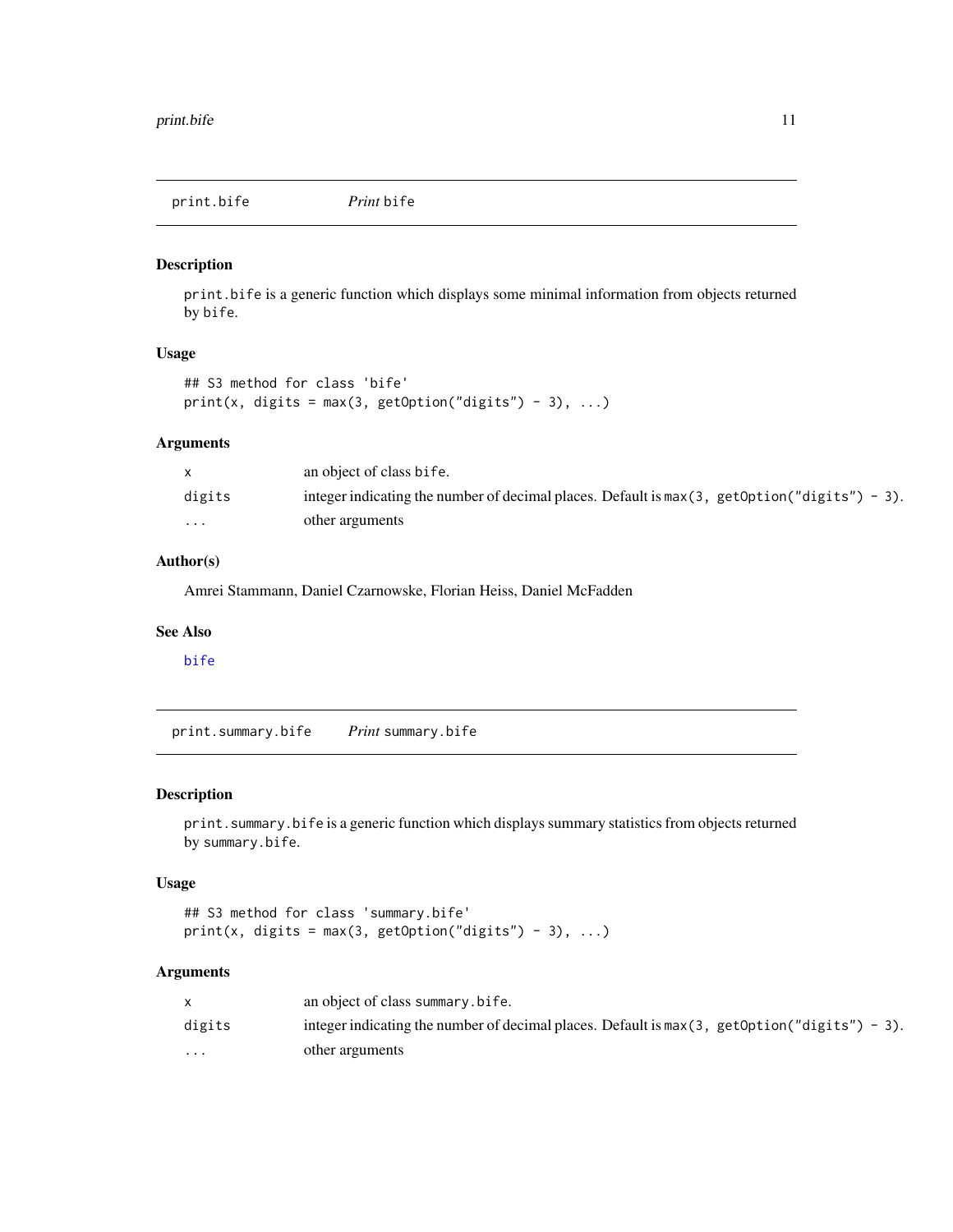#### <span id="page-11-0"></span>Author(s)

Amrei Stammann, Daniel Czarnowske, Florian Heiss, Daniel McFadden

#### See Also

[bife](#page-5-1)

psid *Female labor force participation - "Panel Study of Income Dynamics"*

# Description

The sample was obtained from the "Panel Study of Income Dynamics" and contains information about  $N = 1461$  women that were observed over  $T = 9$  years.

#### Usage

psid

# Format

A data frame with 13,149 rows:

ID individual identifier

LFP labor force participation

 $KID1$  # of kids 0-2

 $KID2$  # of kids 3-5

 $KID3$  # of kids 6-17

INCH income husband

AGE age of woman

#### References

Hyslop, D. (1999). "State Dependence, Serial Correlation and Heterogeneity in Intertemporal Labor Force Participation of Married Women". Econometrica 67(6), 1255-1294.

#### See Also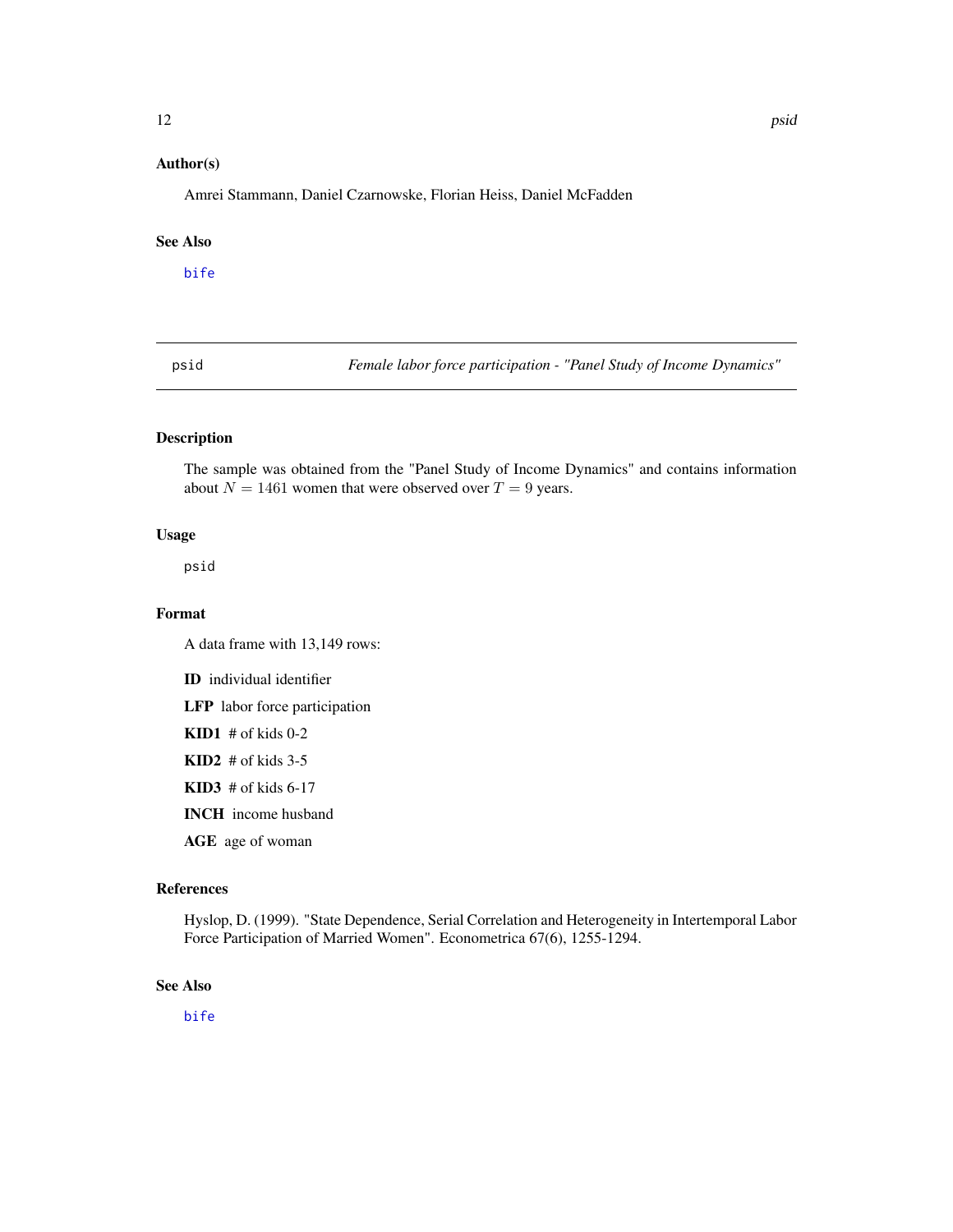<span id="page-12-0"></span>

# Description

Results reported in the vignette.

#### Usage

results.acs

# Format

A named matrix with 4 rows and 4 columns.

# See Also

[bife](#page-5-1)

results.psid *Results "Panel Study of Income Dynamics"*

# Description

Results reported in the vignette.

# Usage

results.psid

# Format

A named matrix with 6 rows and 4 columns.

# See Also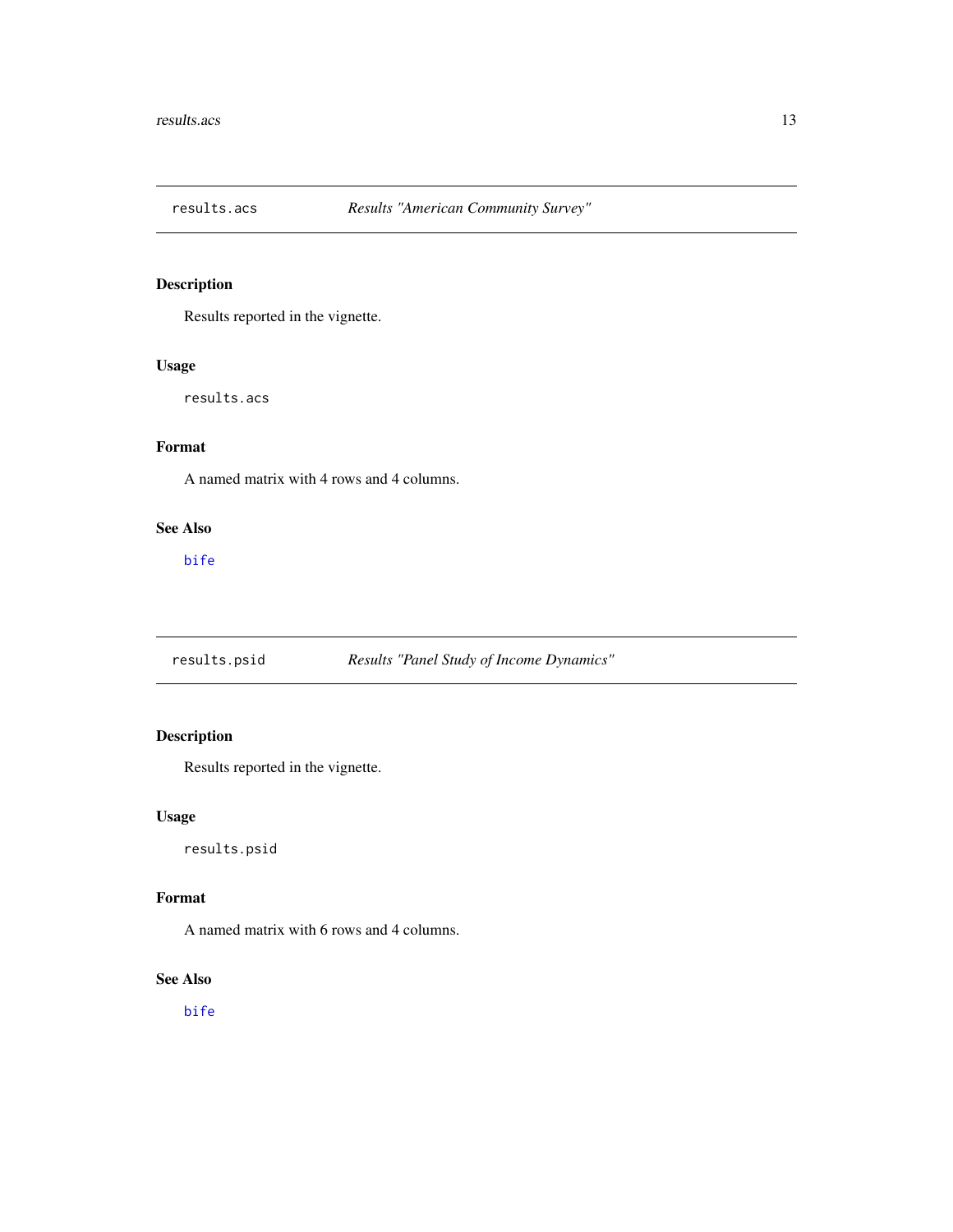<span id="page-13-0"></span>

# Description

Summary statistics for objects of class bife.

# Usage

```
## S3 method for class 'bife'
summary(object, corrected = TRUE, fixed = FALSE, ...)
```
# Arguments

| object    | an object of class bife.                                                                                                                                                                                     |
|-----------|--------------------------------------------------------------------------------------------------------------------------------------------------------------------------------------------------------------|
| corrected | an optional logical flag that specifies whether bias-corrected or uncorrected co-<br>efficients are displayed. Default is TRUE (bias-corrected).                                                             |
| fixed     | an optional logical flag that specifies whether only structural parameters or all<br>coefficients (structural parameters and fixed effects) are displayed. Default is<br>FALSE (only structural parameters). |
| .         | other arguments                                                                                                                                                                                              |

# Value

Returns an object of class summary.bife which is a list of summary statistics of object.

### Author(s)

Amrei Stammann, Daniel Czarnowske, Florian Heiss, Daniel McFadden

# See Also

[bife](#page-5-1)

time.n *Computation time with varying N*

# Description

Results reported in the vignette.

# Usage

time.n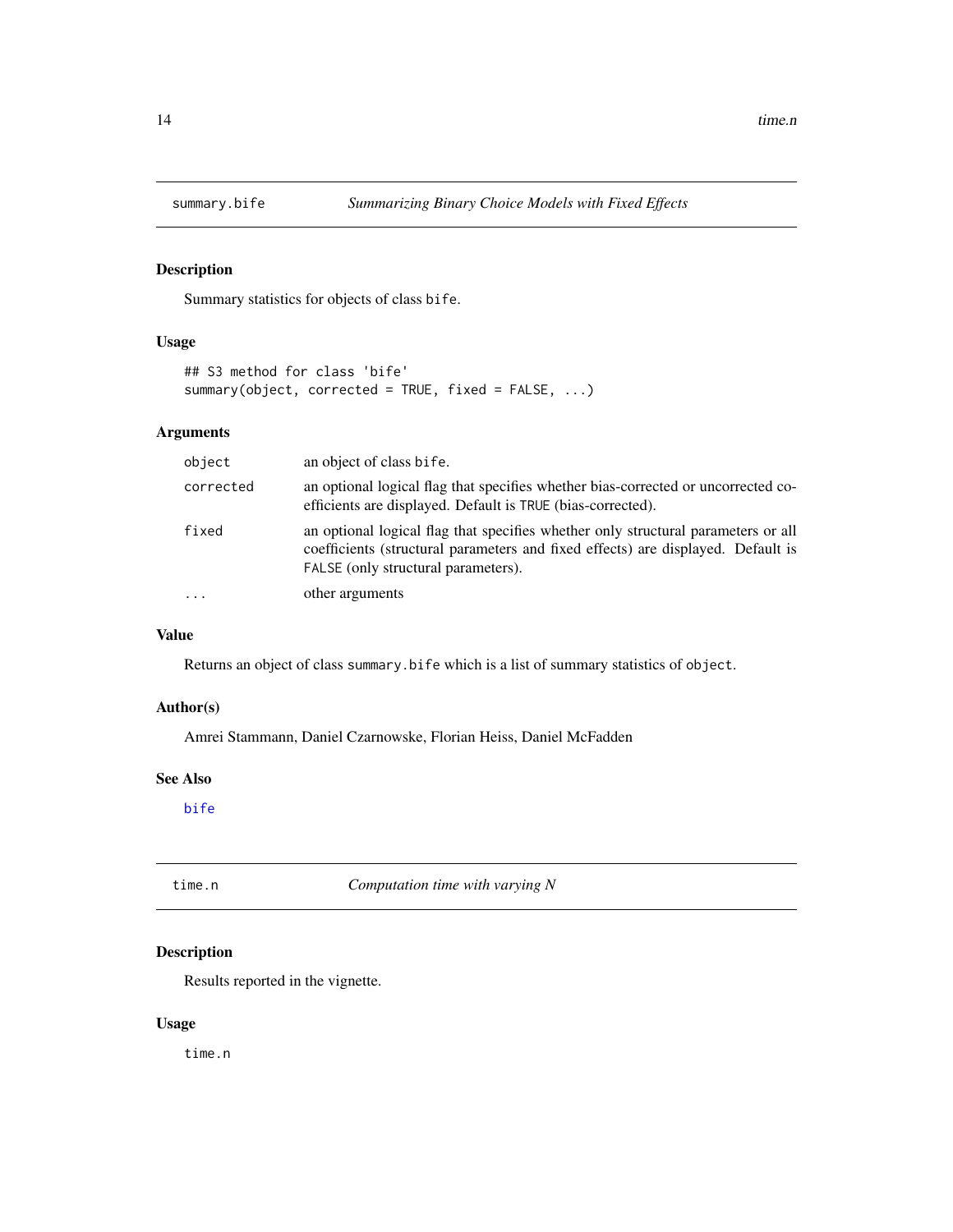#### <span id="page-14-0"></span>time.t 15

# Format

A named matrix with 10 rows and 4 columns.

#### See Also

[bife](#page-5-1)

time.t *Computation time with varying T*

# Description

Results reported in the vignette.

# Usage

time.t

# Format

A named matrix with 10 rows and 4 columns.

# See Also

[bife](#page-5-1)

vcov.bife *Extract Covariance Matrix of Structural Parameters*

# Description

vcov.bife extracts the covariance matrix of the structural paramters from objects returned by bife

# Usage

```
## S3 method for class 'bife'
vcov(object, corrected = TRUE, ...)
```
# Arguments

| object    | an object of class bife.                                                                                                                                                                 |
|-----------|------------------------------------------------------------------------------------------------------------------------------------------------------------------------------------------|
| corrected | an optional logical flag that specifies whether the covariance matrix of the bias-<br>corrected or uncorrected structural parameters are displayed. Default is TRUE<br>(bias-corrected). |
| $\cdots$  | other arguments                                                                                                                                                                          |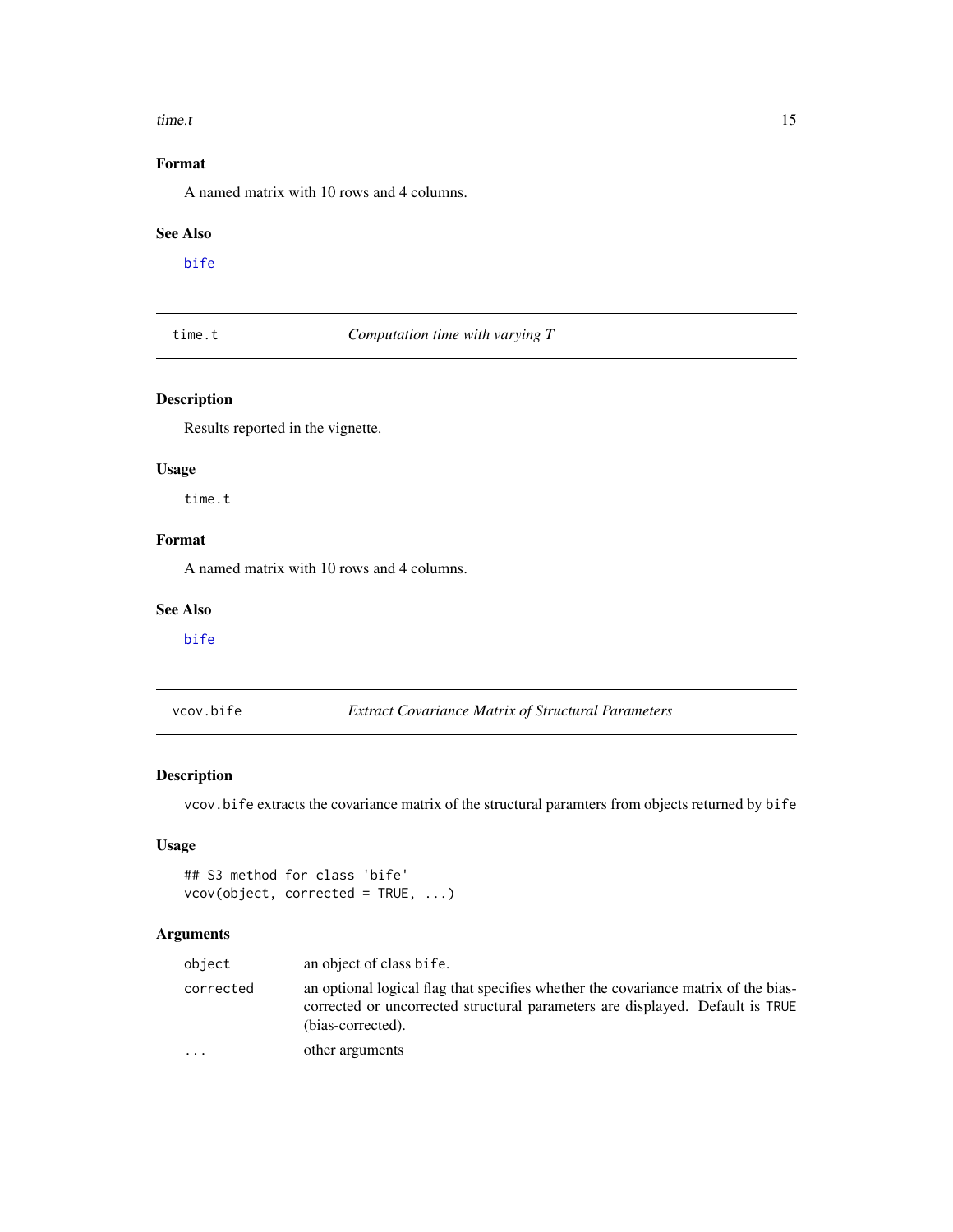# <span id="page-15-0"></span>Value

The function vcov.bife returns a named covariance matrix of the structural parameters.

# Author(s)

Amrei Stammann, Daniel Czarnowske, Florian Heiss, Daniel McFadden

### See Also